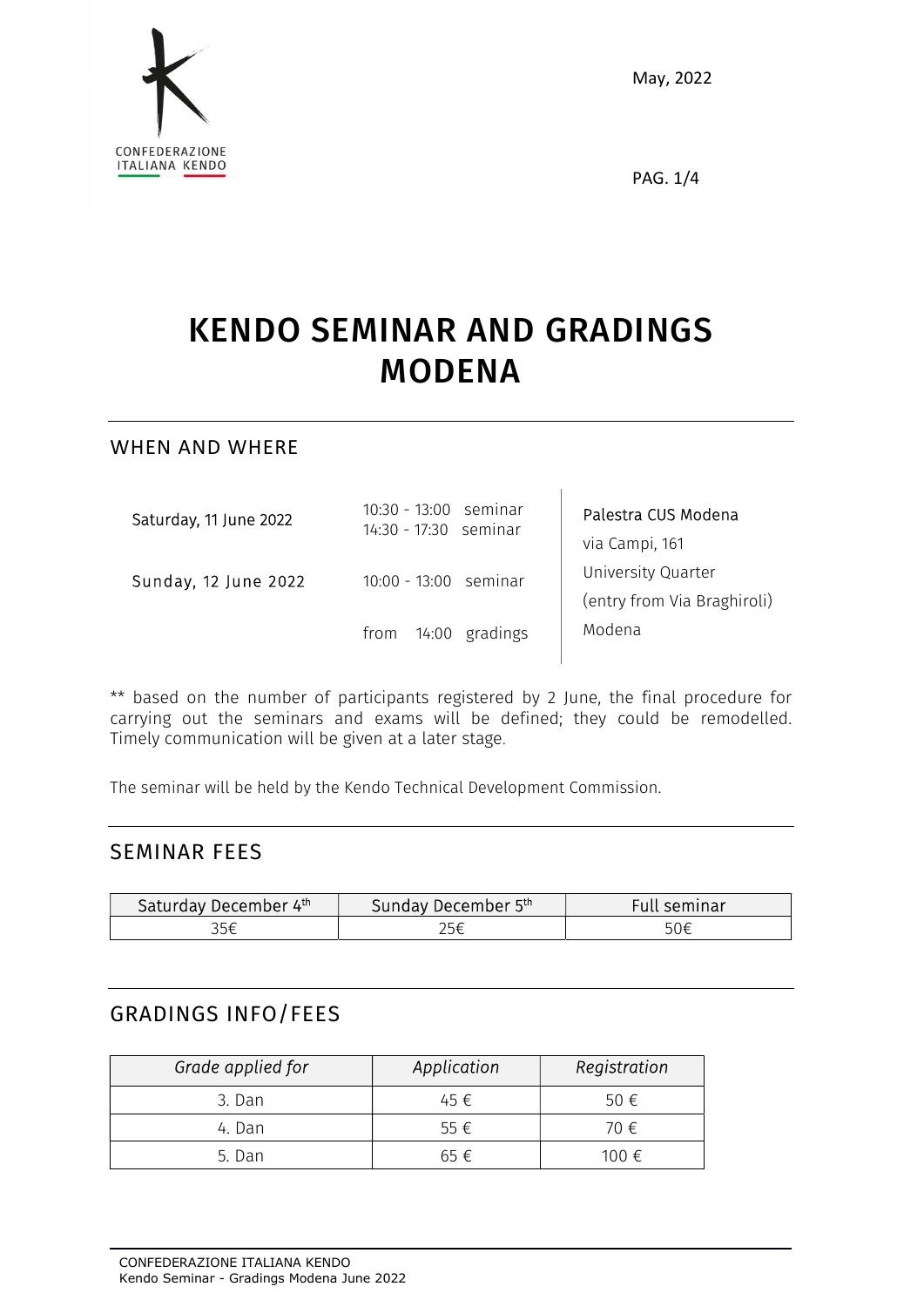

PAG. 2/4

#### PLEASE NOTE: You must consider the payment ONLY of the application fee.

The registration fee will be due only in case of success of the grading and paid cash directly on site.

#### The gradings will be have to be confirmed at the sport hall reception desk.

Final on site gradings confirmation deadline Sunday  $12<sup>th</sup>$  - 09:30 am (before the seminar starts)

Numbers will be distributed from 13.45. Please be at the sport Hall on time.

#### PLEASE REMEMBER: IN ORDER TO BE VALID ALL FOREIGN CANDIDATES MUST HAVE THE AUTHORIZATION FROM THEIR FEDERATION

## APPLICATIONS

Applications for seminar and gradings to be made through CIK's website (English section).

#### Deadline: 2 June 2022.

Requests received after the deadline will not be accepted.

Please Note: It will not be possible to apply on site for the seminar or the exams

## EXAM PROGRAM & WRITTEN TEST

3. DAN: Kirikaeshi, Jitsugi, Tachi-no-Kata ALL 7 forms, Kodachi-no-Kata ALL 3 forms and written test

4- 5. DAN: Jitsugi, Tachi-no-Kata ALL 7 forms, Kodachi-no-Kata ALL 3 forms and written test

The written test (in English) will have to be sent via e-mail, in PDF format, signed by the candidate to segreteria@kendo-cik.it by 23:59 on 7 June 2022.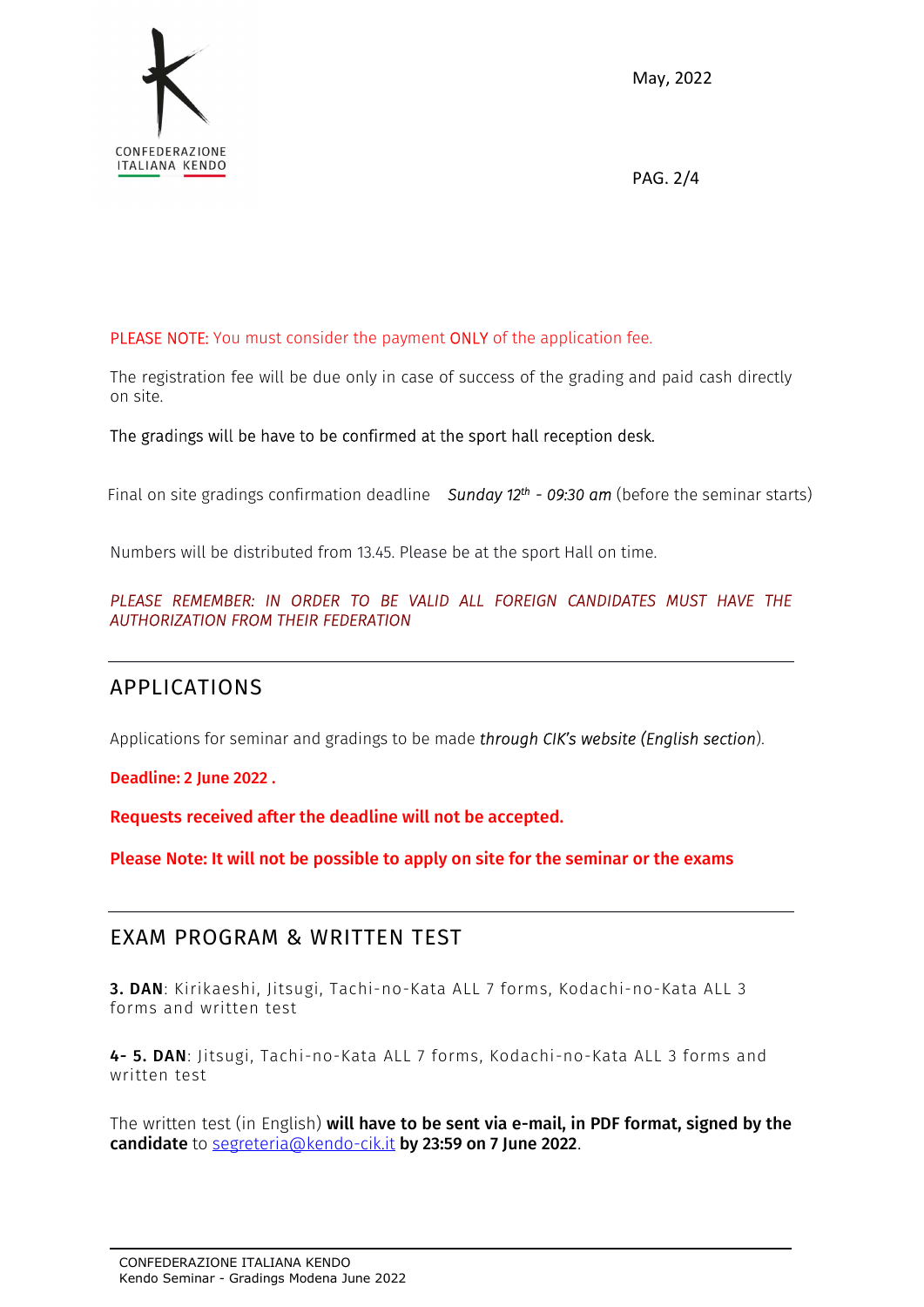

PAG. 3/4

## PAYMENTS

To be made via wire transfer by 2 June 2022

Confederazione Italiana Kendo

IBAN IT72 K050 3446 8500 0000 0000 572 - BIC SWIFT BAPPIT21765

reference: name of dojo/person - KENDO SEMINAR-EXAMS - MODENA JUNE 2022

All fees will have to be paid in advance via wire transfer only - FREE OF CHARGES

We are sorry but WE CANNOT ACCEPT PAYMENTS BY CHEQUES OR CREDIT CARDS.

If you are unable to participate, you can ask for a total refund writing to segreteria@kendo-cik.it

# LOGISTIC REGULATIONS RELATED TO THE COVID PANDEMIC

#### Outside of practice, it is recommended to wear respiratory protection devices, as it is compulsory to use FFp2 masks for sporting events that take place indoors.

In addition to those who practice sports, the following people are exempt from the obligation to wear a mask:

- children under the age of six

- people with pathologies or disabilities incompatible with its use

## HOW TO GET THERE

| GPS.               | 44 30 45.6 N - 11 28 05.9 E |
|--------------------|-----------------------------|
| <b>GOOGLE MAPS</b> | 44.633757, 10.945086        |

#### FROM TRAIN STATION:

BUS LINE 7 (direction GOTTARDI), fermata VIA BRAGHIROLI BUS LINE 7 A (direction GOTTARDI), fermata VIA BRAGHIROLI BUS LINE 7 N (direction GOTTARDI), fermata VIA BRAGHIROLI For bus schedules and routes: http://setaweb.it/mo/linee#mo1